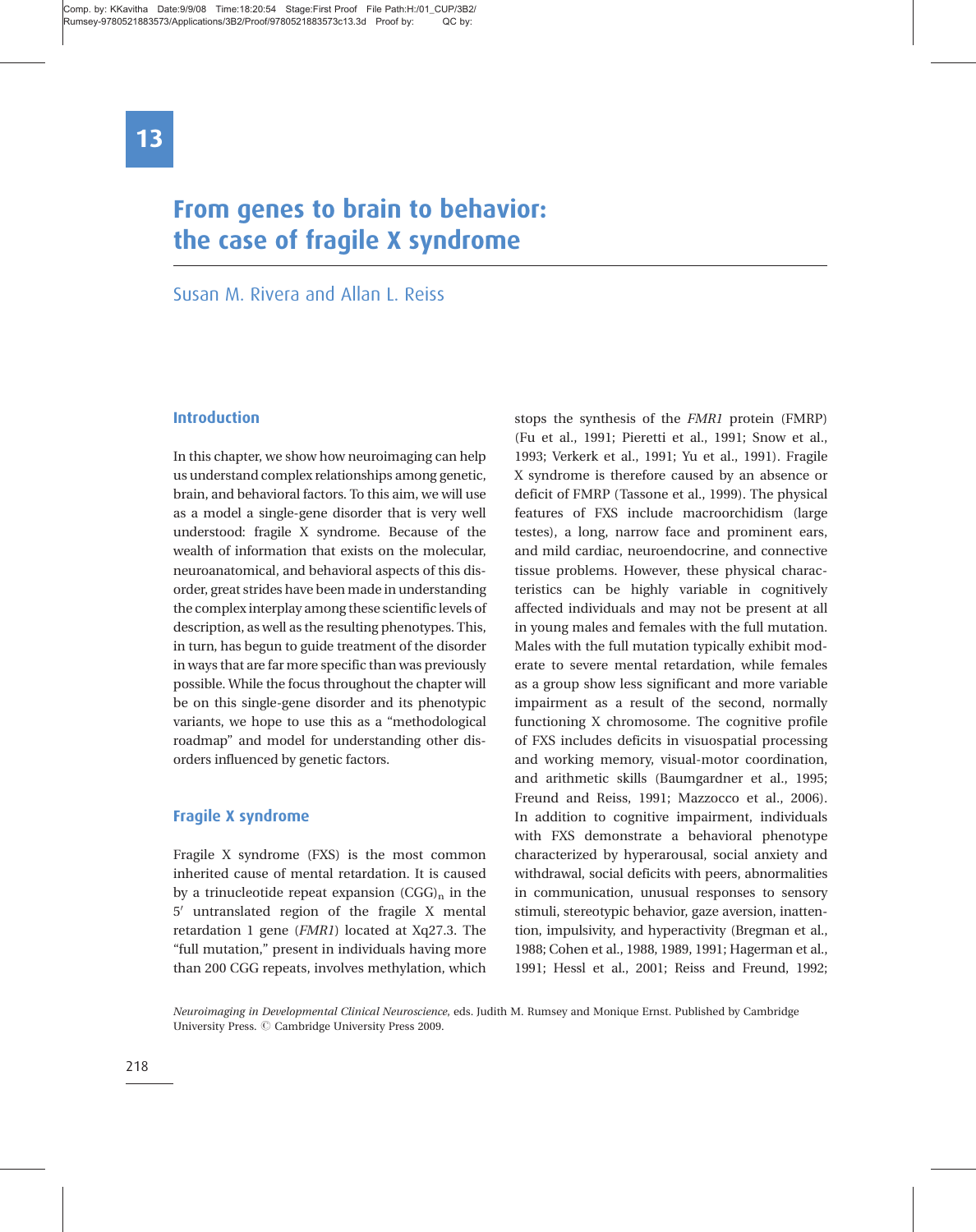Sudhalter et al., 1990). The severity of the fragile X phenotype depends mainly on the degree of abnormal methylation of the FMR1 gene and, in females, the degree of skewing of normal X chromosome inactivation (Martinez et al., 2005).

The association of autism with FXS has been somewhat controversial though most investigators find an increased prevalence and severity of autistic behaviors in individuals with FXS compared to IQ-matched persons with idiopathic developmental disability. For example, 25%–40% of individuals with the full mutation meet criteria for autistic disorder (Bailey et al., 1998b; Kaufmann et al., 2004; Philofsky et al., 2004; Rogers et al., 2001); however, a range of autistic symptoms is present in many individuals with FXS who do not meet full diagnostic criteria for autistic disorder.

Since the identification of the gene responsible for FXS in 1991 (Pieretti et al., 1991), an explosion of research has emerged investigating the relationships between molecular variables, behavior, and the brain in FXS. In understanding these relationships, it is important to highlight the complex interplay between various molecular variables. The repeat size and methylation-dependent expression of both messenger RNA (mRNA) and FMRP protein are known to directly influence outcomes, including cognitive function. This is true in both the full mutation (defined by more than 200 CGG repeats) and the "premutation," which is defined by ~50–200 CGG repeats (Allen et al., 2005; Kaufmann et al., 1999; Koukoui and Chaudhuri, 2007). Furthermore, the FMR1 gene gives rise to at least two distinct molecular pathogenic mechanisms (protein deficiency vs. RNA toxicity) and attendant neurochemical processes, depending on the size of the CGG repeat and the sex of the affected individual. It is therefore more useful to think of a spectrum of involvement beginning with individuals with the full fragile X mutation, where FMRP is generally low or absent, with a gene dose–response curve in females as a consequence of variable X chromosomal activation (fraction of normal X allele active). Next on this continuum are individuals who are mosaic for mutations in the FMR1 gene (whereby some cells

express FMRP and others do not). Depending on the amount of FMRP being expressed, these individuals can exhibit varying severity of the characteristic FXS full-mutation phenotype. Carriers of the premutation (with ~50–200 CGG repeats and absence of aberrant methylation) typically express normal levels of FMRP, but those in the upper portion of the premutation range appear to be at risk for exhibiting lower levels of FMRP and higher than normal FMR1 mRNA (Tassone et al., 2000a).

In association with the molecular phenomenon of excess FMR1mRNA, one could add to this continuum a recently defined late-onset progressive neurologic disorder that has been reported in some older men with the fragile X premutation (Berry-Kravis et al., 2003; Hagerman et al., 2001, 2004; Hall et al., 2005; Jacquemont et al., 2003, 2004). This syndrome has been termed fragile X-associated tremor/ataxia syndrome (FXTAS). Symptoms of FXTAS include intention tremor, gait ataxia, neuropathy, parkinsonian features, cognitive decline, and dementia. The pathogenesis of FXTAS is thought to result from overexpression and toxicity of FMR1 mRNA (Jacquemont et al., 2007) (see Figure 13.1). As a result of these characteristics, fragile X provides a unique model for developing a "molecules to mind" explanation of a neurogenetic disorder that can then be used to generate hypotheses about the genetic basis of disorders with less clear molecular mechanisms.

## FMR1 protein and brain development

Fragile X mental retardation protein is found in both the dendrites and synapses of neurons (Devys et al., 1993; Feng et al., 1997) where it is predominantly associated with actively translating ribosomes during protein synthesis (Khandjian et al., 1996). During normal development, FMRP is produced at synapses in response to synaptic activation, and it has been found to be increased in the brain undergoing active synaptogenesis in response to motor learning or enriched environments (Irwin et al., 2005). In individuals with FXS, reductions or absence of FMRP cause developmental changes at the neuronal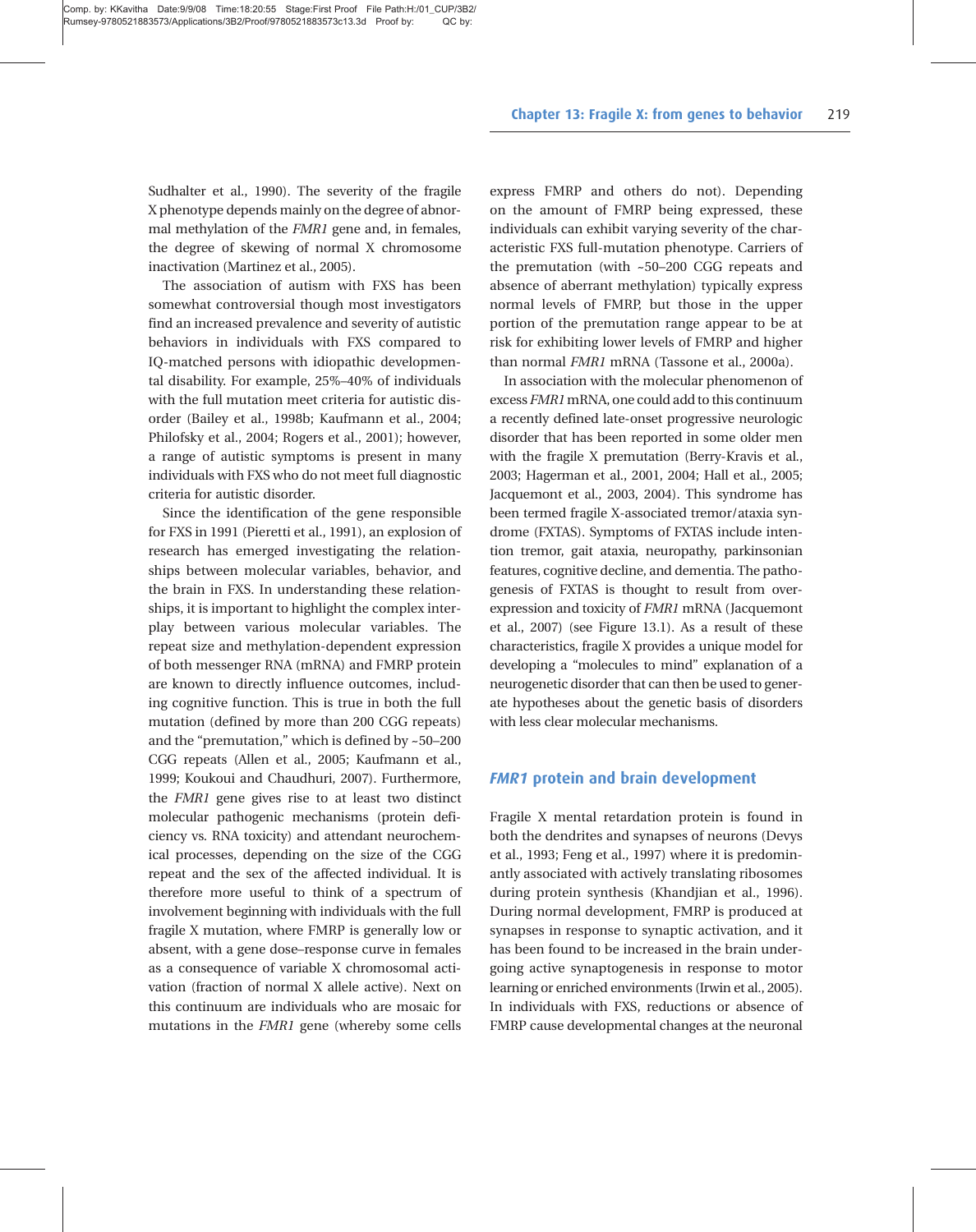## 220 Section 2: Developmental neuropsychiatric disorders



Figure 13.1. The relationship between fragile X mental retardation (FMR1) gene activity, fragile X mental retardation protein (FMRP) production, and molecular pathogenic mechanisms in fragile X syndrome. In a normal gene (<55 CGG repeats), mRNA leads to the production of normal amounts of FMR1 protein (FMRP). In the FX premutation (55–200 CGG repeats), an excess level of messenger RNA (mRNA) is produced, resulting in normal to slightly lowered FMRP and potentially leading to the adult neurological disorder of fragile X-associated tremor/ataxia syndrome (FXTAS). In individuals with the full mutation (>200 CGG repeats), the absence of mRNA and FMRP leads to the developmental disorder fragile X syndrome.

level, predominantly impairments in spine maturation and a failure of normal synaptic pruning. Indeed, evidence of the deleterious effects of suboptimal levels of FMRP on the structure and function of both dendrites and synapses exists from studying human postmortem tissue (Hinton et al., 1991; Irwin et al., 2000; Rudelli et al., 1985) and from observing cortical neurons of an FMR1-knockout mouse (Braun and Segal, 2000; Oostra and Hoogeveen, 1997; Pieretti et al., 1991). Consistent with the abnormal neuron phenotypes found in both fragile X patients and FMRP-deficient mice, several FMRP mRNA targets that encode proteins involved in axon guidance or synaptic functions have been identified using microarrays (Brown et al., 2001). These neurodevelopmental processes lead to both structural and functional irregularities that can be visualized using brain imaging methodologies.

In what follows we will review findings that demonstrate the "genes to brain to behavior" approach by combining molecular with either behavioral or brain imaging research in the full fragile X mutation, premutation, and FXTAS phenotypes that exist as part of the spectrum mentioned above.

# From genes to behavior

## Findings from studies of the full mutation

A large number of published studies have shown that FMRP depletion is significantly related to global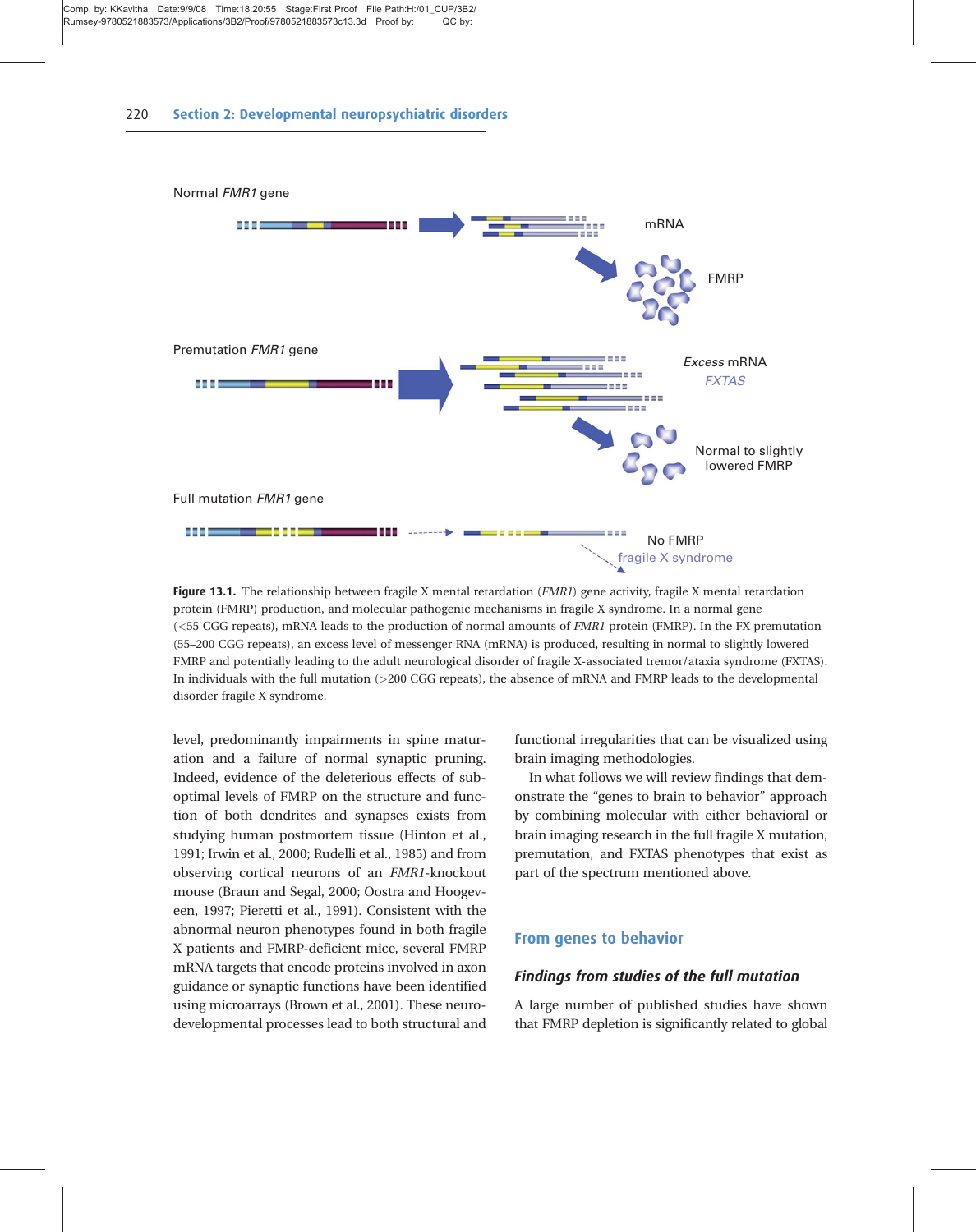cognitive deficits and behavioral problems, both in males and females with the full mutation (Bailey et al., 1998a; Dyer-Friedman et al., 2002; Kaufmann et al., 1999; Tassone et al., 1999). The results from a longitudinal study of young males with the fragile X full mutation showed that FMRP level is significantly related to the level of cognitive-behavioral development assessed by the Battelle Developmental Inventory (Bailey et al., 2001). Furthermore, in research comparing fully methylated versus partially methylated (mosaic) males, those who were fully methylated were found to be more likely to show a decrease in IQ over time (Merenstein et al., 1996). Even more specifically, Wright-Talamante et al. (1996) reported that there was no significant IQ decline in young males with less than 50% methylation of the full mutation, suggesting that a small to moderate amount of FMRP production partially protects against significant IQ decline. Loesch et al. (2004) also demonstrated a strong relationship between FMRP depletion and overall cognitive deficit, as well as specific deficits in processing speed, short-term memory, and the ability to control attention, especially in the context of regulating goal-directed behavior, in subjects with the fragile X full mutation. With respect to behavior, a common and significant problem observed in many males with FXS is the tendency to demonstrate autonomic hyperarousal in the face of environmental stressors, particularly in social contexts. Hyperarousal in FXS is manifest as overt symptoms of anxiety, turning away of the face and body from others, stereotypic motor and language characteristics, and attempts to escape from the stressful conditions. As might be surmised from this description, such behaviors can be a detriment to the establishment of developmentally appropriate peer relationships. Motoric restlessness and impulsive behavior are also quite common in males with FXS, particularly during the

In females with the full mutation, strong evidence has been demonstrated for the relationships between specific cognitive scores and the activation ratio – the ratio of affected/unaffected activated X chromosomes, which is highly correlated with

preschool and early school-age years.

Chapter 13: Fragile X: from genes to behavior 221

FMRP (Abrams et al., 1994; Reiss et al., 1995b). For example, in a study of molecular and phenotypic correlations in females with fragile X, it was found that the X inactivation ratio was strongly and positively correlated with a composite measure of executive function (Sobesky et al., 1996), suggesting that these essential cognitive skills are especially sensitive to levels of FMRP. Like males with FXS, females with the full mutation are also at risk for behavioral difficulties, though manifestations of hyperarousal and hyperactivity may be less severe.

## Findings from studies of the premutation

As described in the section above, the association of cognitive and behavioral dysfunction with the molecular finding of reduced FMRP has been clearly established. In contrast, there is far less certainty about molecular or brain mechanisms that may put individuals with the fragile X premutation at higher risk for cognitive and behavioral dysfunction. Further complicating this area of investigation is an increasing awareness that the premutation should not be considered a homogeneous molecular diagnostic category. In particular, the concept of a "continuum" of effects may apply to individuals with the premutation as well as to the entire spectrum of effects associated with FMR1 mutations. Finally, environmental influences may be particularly relevant for individuals with the premutation. The great majority of mothers of children with the full mutation carry the premutation. Thus, caregiver stress and burden related to having one or more children with serious developmental disability come into play when considering the assessment of psychological outcomes in this group.

Not surprisingly, findings pertaining to cognitive impairment and molecular variables in individuals with the premutation have been inconsistent. Many studies have shown no differences in neuropsychological or behavioral profiles between premutation carriers and non-carriers (Franke et al., 1998; Johnston et al., 2001; Kaufmann et al., 1999; Myers et al., 2001; Reiss et al., 1993). Other studies of both men and women suggest that some individuals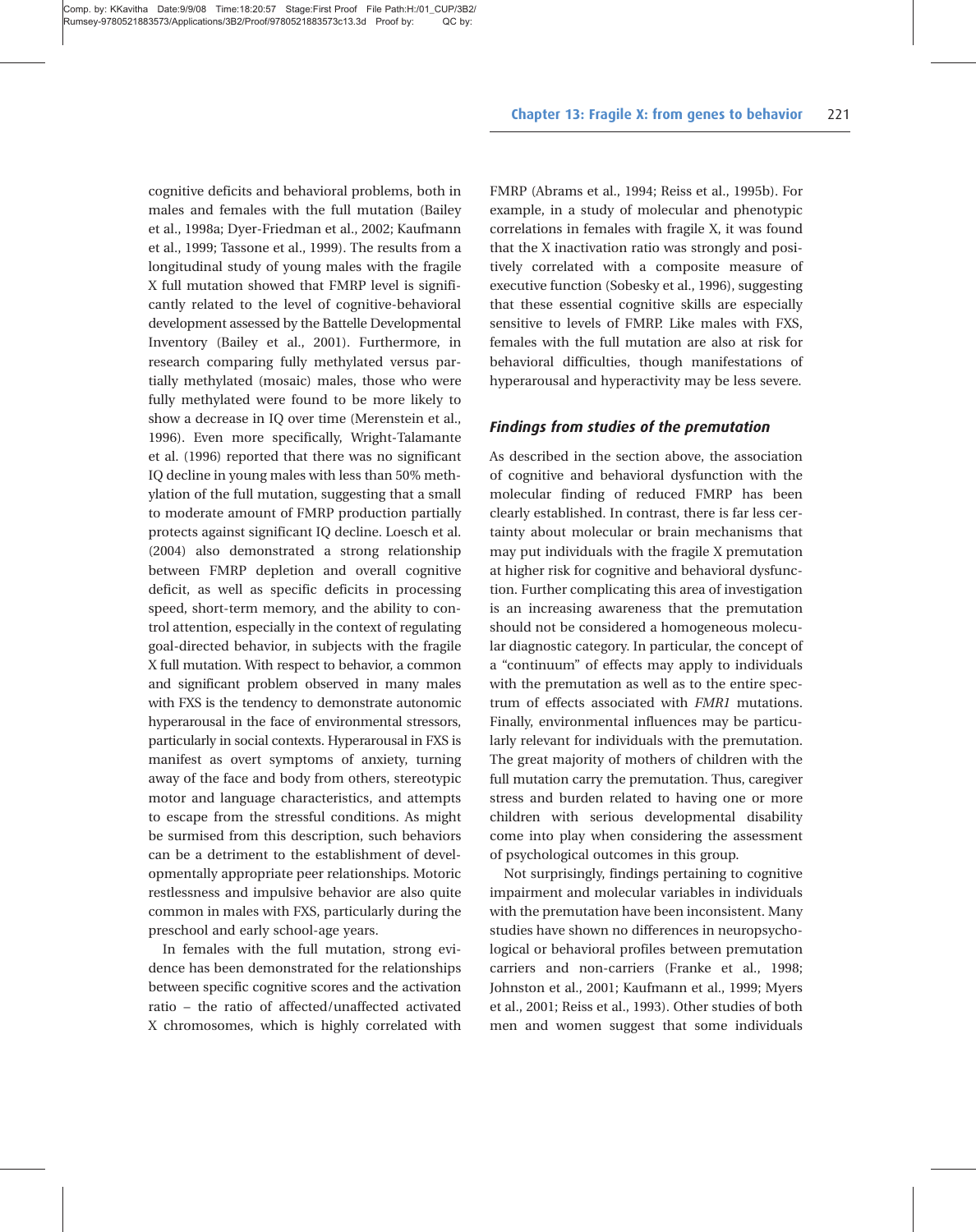with the premutation may demonstrate subtle, yet detectable, neurocognitive problems (Cornish et al., 2005; Loesch et al., 2003a, 2003b; Moore et al., 2004a). However, the aforementioned studies failed to demonstrate a correlation between severity of cognitive impairment and CGG repeat length.

Perhaps the most persuasive evidence of cognitive involvement in females with the fragile X premutation comes from a recent study by Allen et al. (2005). This study utilized a large sample size (66 males and 217 females) and used FMR1 repeat size as a continuous variable, rather than using a dichotomous designation of premutation versus full mutation. Results indicated a small, yet significant negative effect from increasing CGG repeat on verbal IQ, explaining approximately 4% of the variance in this measure.

# Fragile X-associated tremor/ataxia syndrome findings

A number of studies have now been conducted on the progressive neurologic syndrome associated with the fragile X premutation known as FXTAS, in which associations between molecular factors and behavior have been demonstrated as well. Many of the features of FXTAS, both neuropathologic and radiologic, have been shown to be correlated with CGG repeat length in males. For example, in male premutation carriers with FXTAS, increasing numbers of intranuclear inclusions in neuronal and astrocytic cells have been observed with increasing CGG repeat length (Greco et al., 2006). The fact that elevated FMR1 mRNA has been found in peripheral blood leukocytes of carriers (Tassone et al., 2000b, 2000c) coupled with findings of the presence of FMR1 mRNA within the nuclear inclusions in FXTAS brains (Tassone et al., 2004), supports an RNA toxic gain-of-function model for FXTAS pathogenesis (for a review, see: Hagerman and Hagerman 2004). This RNA toxic gain-of-function mechanism, in which the degree of clinical involvement increases with increasing CGG repeat length, also predicts that those patients with larger repeat sizes will show an earlier onset of clinical

involvement. This hypothesis has been supported by work from Tassone et al. (2007), who observed highly significant correlations between the ages of onset of both tremor and ataxia symptoms and the size of the CGG repeat.

What we have summarized above represents information that has been gained from comparing molecular variables with measures of behavior and symptomatology. Linking these variables has been invaluable in furthering our understanding of the phenotypic consequences of these genetic anomalies. Brain imaging technology has further allowed researchers to make these linkages even more specific by relating molecular variables to variations in brain morphology. In the next section we will summarize these findings, again delineating what has been discovered across the full spectrum of fragile X involvement.

### From genes to brain

#### Findings from studies of the full mutation

There has been a great deal of work employing structural imaging techniques in individuals with the full mutation. A number of structural abnormalities have been observed in this group, including hypoplasia of the cerebellar vermis, increased size of the fourth and lateral ventricles (Eliez et al., 2001; Franke et al., 1998; Johnston et al., 2001; Kaufmann et al., 1999; Mostofsky et al., 1998; Reiss et al., 1988, 1991, 1993, 1995a), larger caudate nuclei, and significantly increased thalamic volume in girls (Eliez et al., 2001; Reiss et al., 1995a). In addition, white matter connectivity has been assessed in FXS using diffusion tensor imaging (DTI). Compared with controls, subjects with FXS demonstrate evidence of aberrant white matter structure (reduced fractional anisotropy), mostly in fronto-striatal and parietal sensorimotor tracts (Barnea-Goraly et al., 2003). This finding suggests that low levels of FMRP may contribute to morphological changes in white matter tracts, possibly due to an influence on neuronal growth and targeting as a result of reduced or absent FMRP.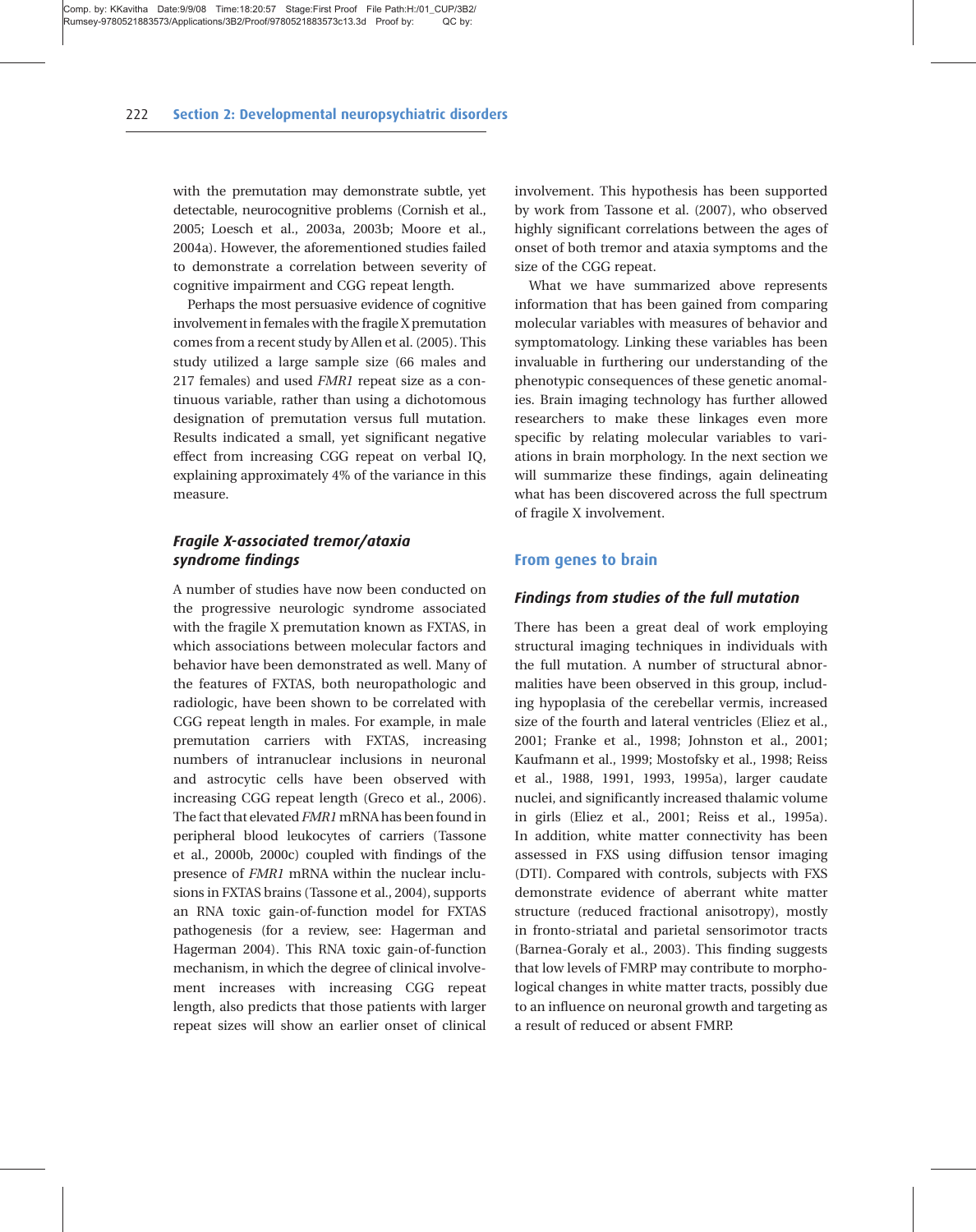A recent volumetric neuroimaging study examined children (age 2–7) with the fragile X full mutation, mosaicism, and control groups of children with developmental delay or Down syndrome (Kates et al., 2002). This study reported relative reductions in temporal lobe gray matter, along with relative enlargement of parietal white matter volume, the latter of which was seen only in individuals with FXS and not in control groups with either developmental language delay or Down syndrome. Interestingly, the parietal white matter enlargement was seen only in participants with the full mutation and not in a group with mosaicism. This is a strong indicator that the reduction or absence of FMRP in the full mutation group was responsible for this enlargement, possibly corresponding to maturational and synaptic pruning failures.

### Findings from studies of the premutation

Similar to studies examining potential cognitive effects, there are some data suggesting that the fragile X premutation (independent of FXTAS – see next section) may be associated with variations in brain morphology. For example, a brain magnetic resonance imaging (MRI) study (Moore et al., 2004b) examining gray matter density in 20 male premutation carriers and 20 age- and IQ-matched controls found significantly reduced gray matter density in several regions, including the cerebellum, amygdalo-hippocampus complex, and thalamus in the premutation group. Within this group, increased age, increased CGG repeat size, and decreases in the percentage of blood lymphocytes expressing FMRP were associated with decreased gray matter density in the amygdalo-hippocampus complex. Though a significant association between FMR1 mRNA and brain morphology was not observed in this study, the fact that CGG repeat size and FMRP were correlated with brain structure-in this study supports a putative gene-brain-behavior mechanism of clinical involvement in male premutation carriers. More research spanning these domains is needed to establish whether the mechanism of involvement is analogous to FXS and involves

reduced FMRP (for example in premutation carriers with high repeat number), is analogous to FXTAS and involves toxic elevation of FMR1 mRNA, or whether there are multiple genetic and environmental influences on brain function and behavior in this group.

# Fragile X-associated tremor/ataxia syndrome findings

Another controlled study of adult male premutation carriers, in this case with and without FXTAS, involved a molecular analysis of FMR1 expression, quantitative neuroimaging, and cognitive testing (Cohen et al., 2006). The study reported significant whole-brain, cerebrum, and cerebellar volume loss, as well as increases in whole-brain white matter hyperintensity volume associated with FXTAS. These changes correlated with CGG repeat number and became more severe with age. Associations were also observed between CGG repeat length and cognitive ability in the premutation carriers, including the sample without FXTAS, suggesting that molecular abnormalities may contribute to cognitive decline prior to manifestation of obvious structural abnormalities.

With these studies we have come a long way in understanding, not only the phenotypic consequences of this single-gene disorder, but how these factors relate to abnormalities in specific brain regions. What follows is a review of studies that bring this relationship "full circle" to understanding how gene alterations lead to specific brain abnormalities, which in turn result in behaviors and symptoms related to the phenotypes expressed.

### From genes to brain to behavior

## Findings from studies of the full mutation

There are a number of examples in the literature, across the fragile X phenotypes that we have been discussing, that have demonstrated direct links between genetic factors, localized brain function,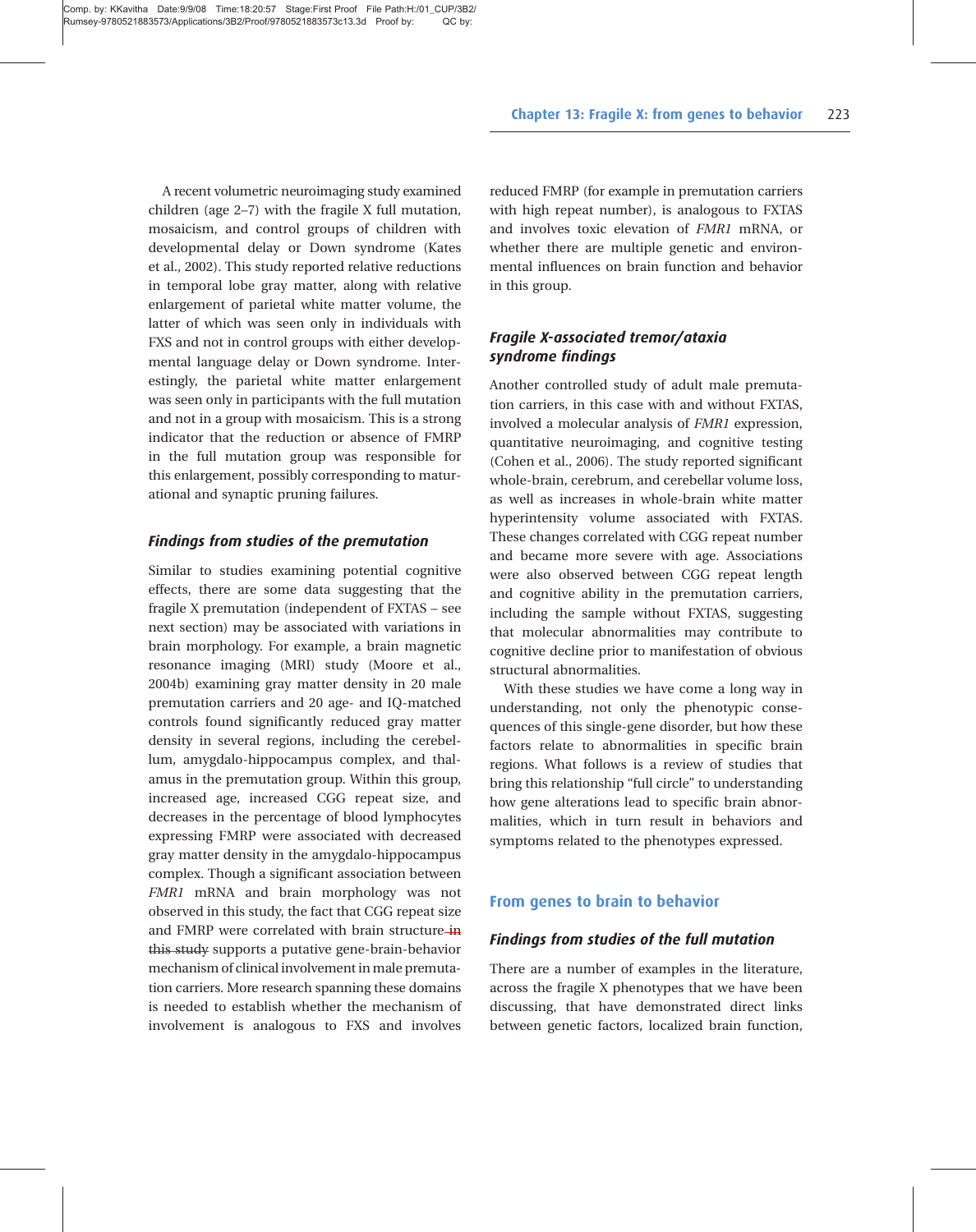

Figure 13.2. An example of the relationship between genes, brain and behavior. Brain areas (prefrontal and parietal) which show, for participants with fragile X syndrome, a significant correlation between FMRP and brain activation for 3-operand arithmetic equations. Adapted from Rivera et al., 2002, Human Brain Mapping, 16 (4), 206–218.

and the ensuing cognitive impairments associated with dysfunction occurring in those brain regions. Several functional MRI (fMRI) studies have now demonstrated a "dose–response" effect of FMRP on brain activation. One such study examined the neural substrate of visuospatial working memory in females with FXS using standard 1-back and 2-back tasks (Kwon et al., 2002). Behaviorally, subjects with the full mutation performed significantly worse on the more difficult, 2-back task than did agematched controls. In terms of brain activation, comparison subjects showed a significant increase in the inferior frontal gyrus, middle frontal gyrus, superior parietal lobule, and supramarginal gyrus on the 2-back compared to the 1-back task, while subjects with FXS showed no change in activation between the two. Furthermore, molecular measures correlated with brain activation on this task since significant correlations were found during the 2-back task, between FMRP expression and activation in the right inferior and bilateral middle frontal gyri and the bilateral supramarginal gyri.

In an fMRI study of mental arithmetic in females with the full mutation, Rivera et al. (2002) found that, in response to increasing arithmetic complexity (i.e., going from 2-operand to 3-operand addition and subtraction problems), participants with FXS did not recruit the prefrontal-parietal-cerebellar network known to be involved in arithmetic processing in unaffected participants. With respect to molecular measures, this investigation showed that as levels of FMRP increased in individuals with FXS, so did task-related activation in areas that are involved in arithmetic processing in typically developing subjects, providing evidence of a direct relationship between decreased FMRP expression and impairments in mental arithmetic performance in persons with FXS (see Figure 13.2).

Menon et al. (2004) used fMRI with a response inhibition task (go/no-go) in 10- to 22-year-old females with the full mutation and age- and gender-matched typically developing controls. Although behavioral performance on the go/no-go task was equivalent in the two groups, females with FXS showed abnormal activation patterns in several cortical and subcortical regions, with significantly reduced activation in the supplementary motor area, anterior cingulate and midcingulate cortex, basal ganglia, and hippocampus. The investigators also found neural responses in the right ventrolateral prefrontal cortex (PFC) and bilateral striatum that correlated with the level of FMR1 gene expression. In addition to task-related activation impairments, reduced levels of "deactivation" were observed in the ventromedial PFC, and, furthermore, these reductions were correlated with the level of FMRP. As a whole, these results provide direct evidence that decreased FMRP expression underlies impairments in cognitive performance in persons with the full mutation.

## Findings from studies of the premutation

Potential gene-brain-behavior relationships are also beginning to emerge in studies of those with the fragile X premutation. Recently, Hessl and colleagues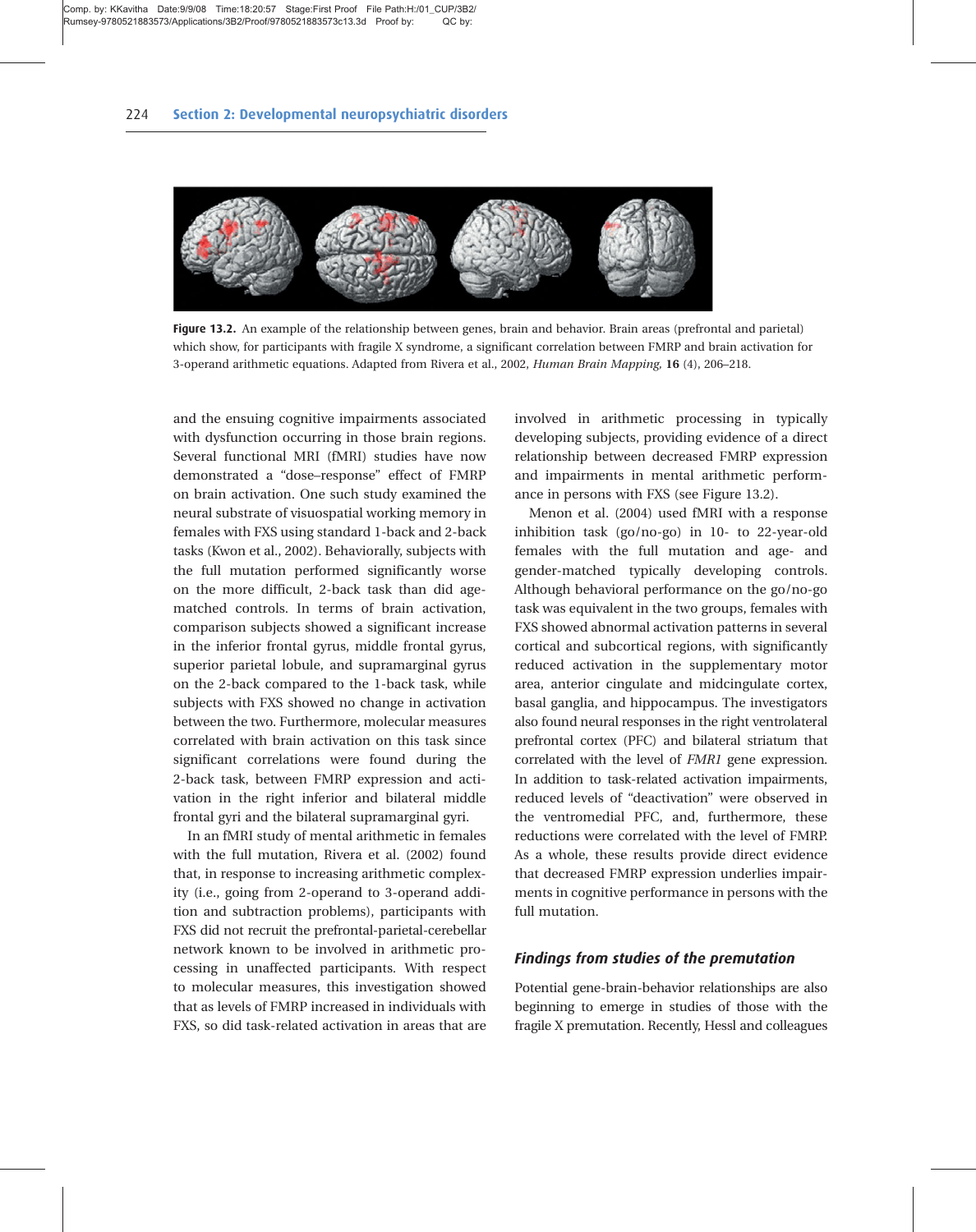reported findings from an fMRI study of amygdala function in 12 adult men with the premutation (who did not exhibit clinical evidence of FXTAS) who were compared to a group of 13 premutationnegative men who were matched on age and IQ (Hessl et al., 2007). When viewing fearful facial expressions compared to viewing scrambled faces (fear-control contrast), the premutation group showed less overall activation as well as significantly different patterns of activation compared to controls. The control group showed strong activation in the superior temporal sulcus (STS) bilaterally, left and right lateral orbitofrontal gyrus, bilateral insula, and amygdala. These areas, usually associated with social cognition or emotion processing, were not activated in the premutation group. Follow-up region-of-interest (ROI) analyses confirmed that premutation carriers failed to activate the amygdala, whereas the control group showed robust bilateral amygdala activation. In the premutation group, neither CGG repeat length nor FMR1 mRNA was significantly associated with amygdala activation; however, we did find that these measures were negatively associated with left insular activation during this task. Though the male premutation participants in this study (average age of 43 years) did not demonstrate overt symptoms of FXTAS, the findings of aberrant brain activation in this group might reflect presymptomatic brain changes associated with elevated mRNA instead of, or in addition to, specific pathogenic effects on the brain associated with the premutation.

# Fragile X-associated tremor/ataxia syndrome findings

We have also recently completed fMRI studies in males with FXTAS using tasks involving the cerebellum, as well as prefrontal and parietal cortices (Rivera et al., under review). The results of this study show a dissociation between cerebellar activity for a motor timing task and a cognitive, mental arithmetic task. Relative to controls, premutation carriers exhibit hyperactivation of the cerebellum (particularly more inferior/posterior and contralateral regions) while performing a motor timing task, and hypoactivation of the cerebellum during simple mental arithmetic. This dissociation suggests cerebellar dysfunction that is more than just a diminished capacity for functional activation and more specifically points to potential neuropathogenic mechanisms for this dysfunction.

# Therapeutic advances in fragile X syndrome

Advances in our understanding of the development of FXS have led to a number of targeted therapeutic treatments in FXS. One example of these advances is the metabotropic glutamate receptor 5 (mGluR) theory of FXS, which posits that exaggerated signaling in mGluR pathways may underlie many of the cognitive, behavioral, and neurological symptoms of FXS (Bear et al., 2004). In the absence of FMRP, excessive mGluR-mediated dendritic translation is predicted to lead to excessive internalization of *a*-amino-3-hydroxy-5-methylisoxazole-4-proprionic acid (AMPA) receptors, excessive synaptic weakening, and the structurally immature-appearing elongated dendritic processes, which have been documented in both the FMR1-knockout mouse and in postmortem brain tissue of humans with FXS. These insights into the defects in synaptic integrity and plasticity in FXS have led to the proposal of several pharmacotherapeutic targets in FXS to attempt to normalize synaptic connectivity, including AMPA receptor activation. One such compound is an AMPA receptor-positive modulator (ampakine). Clinical trials of ampakine, which can enhance synaptic strength and may partially correct the synaptic transmission defect in FXS, are now ongoing (Berry-Kravis et al., 2006). The hope is that this treatment can lead to improvement in cognitive and behavioral functioning in individuals with FXS.

Likewise, fMRI studies have also begun to guide therapeutic treatments for FXS. For example, imaging studies have indicated that the basal forebrain and hippocampus show significantly reduced activation during a memory encoding task (Greicius et al., 2004). These brain areas are ones in which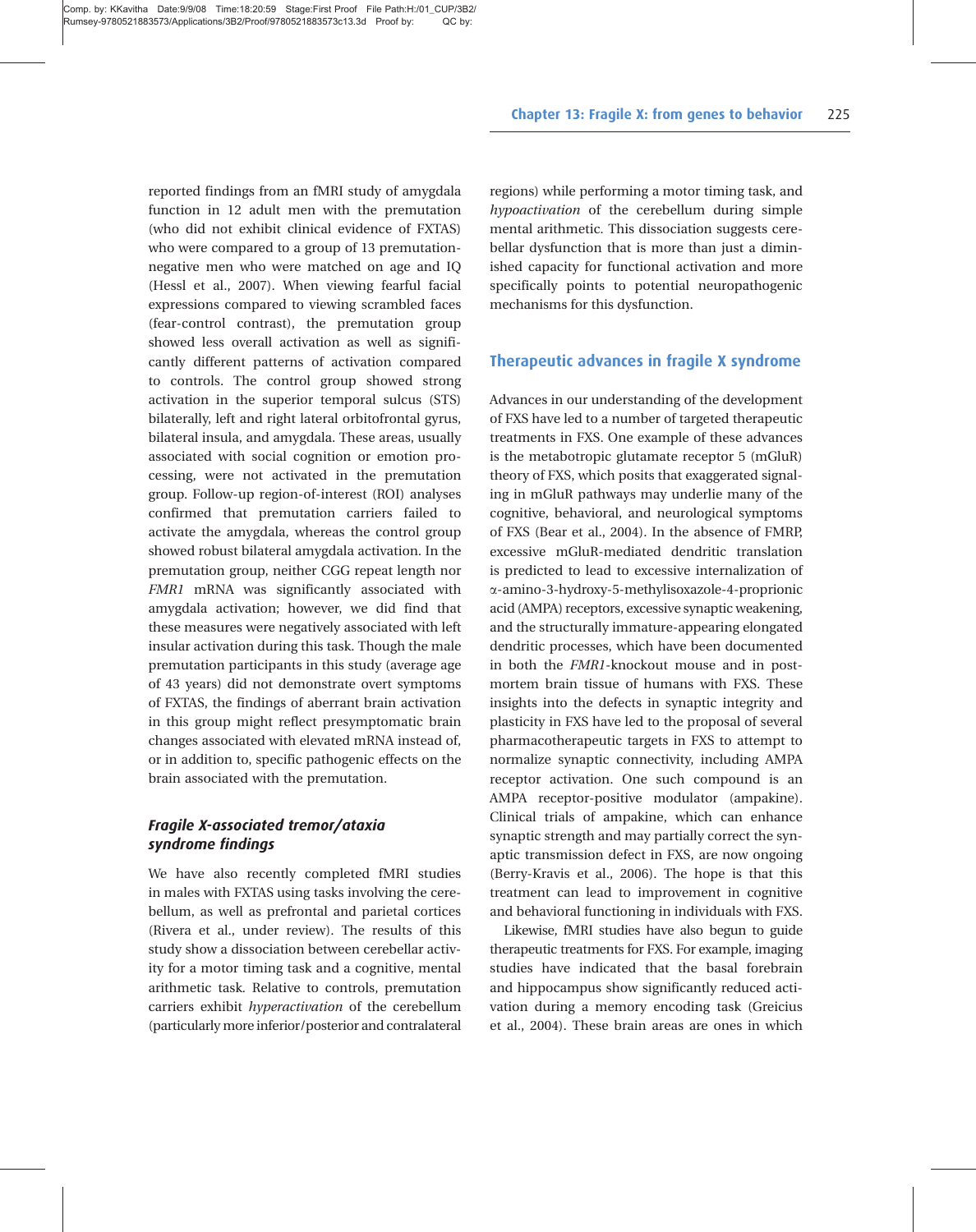the neurochemical acetylcholine is found in high concentrations and in which the highest FMR-1 transcription is found (Abitbol et al., 1993). Such findings have led to clinical trials of the medication donepezil (Kessler et al., under review), which has been shown to enhance acetylcholine function in the brain, to determine whether the compound will have a beneficial effect on behavior or cognition in individuals with FXS.

# **Conclusions**

In this chapter, we have used the model of FXS, a single-gene disorder that has a range of phenotypic variants, to demonstrate a gene-to-brain-to-behavior approach in understanding neuropathological development. Because knowledge of the specific molecular basis and the neurobiology of fragile X has grown tremendously, it also represents an important genetic model for other neurodevelopmental disorders. Symptomatic commonalities among FXS and other pervasive developmental disorders such as autism and Rett syndrome may reflect an overlap in underlying neural circuits and pathways and hence shared pathophysiological mechanisms. Therefore, the possibility exists that new therapeutics developed to treat FXS also may have efficacy in treating individuals with these other disorders. Autism, for example, occurs in approximately 30% of children with FXS with an additional 20% meeting the criterion for pervasive developmental disorder-not otherwise specified (PDD-NOS) (Hatton et al., 2006; Kaufmann et al., 2004; Rogers et al., 2001). The remaining 50% of children with FXS who do not meet criteria for autism spectrum disorders often exhibit autistic symptoms including poor eye contact, unusual hand mannerisms such as hand flapping, and tactile defensiveness. Because 2%–6% of individuals with autism will have the fragile X mutation (Persico and Bourgeron, 2006; Reddy, 2005; Wassink et al., 2001), FXS is the most common known single-gene disorder associated with autism at this time. Targeted treatments for the neuropathology and neurobiological abnormalities of FXS may thus turn out to be helpful in treating autism spectrum disorders. Therein lies the promise of a truly successful roadmap for the "molecules to mind" brand of translational research, in which converging research in molecular, behavioral and neuroscience disciplines, across multiple model systems, will lead us in the direction of new therapeutics for complex human diseases.

### **REFERENCES**

- Abitbol, M., Menini, C., Delezoide, A. L., Rhyner, T., Vekemans, M., and Mallet, J. (1993) Nucleus basalis magnocellularis and hippocampus are the major sites of FMR-1 expression in the human fetal brain. Nat Genet, 4(2), 147–53.
- Abrams, M. T., Reiss, A. L., Freund, L. S., Baumgardner, T. L., Chase, G. A., and Denckla, M. B. (1994) Molecularneurobehavioral associations in females with the fragile X full mutation. Am J Med Genet, 51(4), 317–27.
- Allen, E. G., Sherman, S., Abramowitz, A., et al. (2005) Examination of the effect of the polymorphic CGG repeat in the FMR1 gene on cognitive performance. Behav Genet, 35(4), 435–45.
- Bailey, D. B., Jr., Hatton, D. D., and Skinner, M. (1998a) Early developmental trajectories of males with fragile X syndrome. Am J Ment Retard, 103(1), 29–39.
- Bailey, D. B., Jr., Hatton, D. D., Tassone, F., Skinner, M., and Taylor, A. K. (2001) Variability in FMRP and early development in males with fragile X syndrome. Am J Men Retard, 106(1), 16–27.
- Bailey, D. B., Jr., Mesibov, G. B., Hatton, D. D., Clark, R. D., Roberts, J. E., and Mayhew, L. (1998b) Autistic behavior in young boys with fragile X syndrome. J Autism Dev Disord, 28(6), 499–508.
- Barnea-Goraly, N., Eliez, S., Hedeus, M., et al. (2003) White matter tract alterations in fragile X syndrome: preliminary evidence from diffusion tensor imaging. Am J Med Genet B Neuropsychiatr Genet, 118(1), 81–8.
- Baumgardner, T., Reiss, A., Freund, L. S., and Abrams, M. T. (1995) Specification of the neurobehavioral phenotype in males with fragile X syndrome. Pediatrics, 95(5), 744–752.
- Bear, M. F., Huber, K. M., and Warren, S. T. (2004) The mGluR theory of fragile X mental retardation. Trends Neurosci, 27(7), 370–7.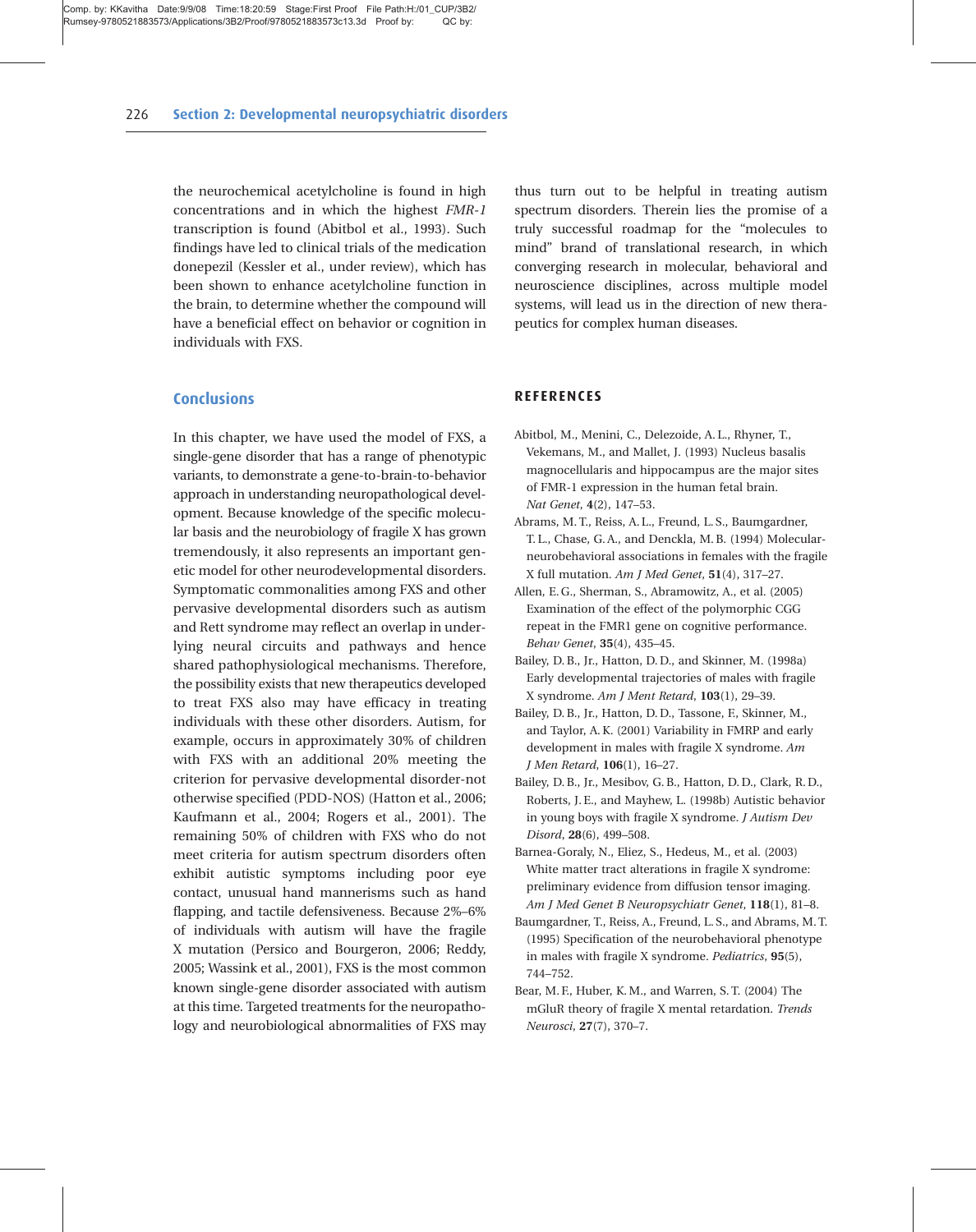Berry-Kravis, E., Krause, S. E., Block, S. S., et al. (2006) Effect of CX516, an AMPA-modulating compound, on cognition and behavior in fragile X syndrome: a controlled trial. J Child Adolesc Psychopharmacol, 16(5), 525–40.

Berry-Kravis, E., Lewin, F., Wuu, J., et al. (2003) Tremor and ataxia in fragile X premutation carriers: blinded videotape study. Ann Neurol, 53(5), 616–23.

Braun, K., and Segal, M. (2000) FMRP involvement in formation of synapses among cultured hippocampal neurons. Cereb Cortex, 10(10), 1045–52.

Bregman, J. D., Leckman, J. F., and Ort, S. I. (1988) Fragile X syndrome: genetic predisposition to psychopathology. J Autism Dev Disord, 18(3), 343–54.

Brown, V., Jin, P., Ceman, S., et al. (2001) Microarray identification of FMRP-associated brain mRNAs and altered mRNA translational profiles in fragile X syndrome. Cell, 107(4), 477–87.

Cohen, I. L., Brown, W. T., Jenkins, E. C., et al. (1989) Fragile X syndrome in females with autism. Am J Med Genet, 34(2), 302–3.

Cohen, I. L., Fisch, G. S., Sudhalter, V., et al. (1988) Social gaze, social avoidance, and repetitive behavior in fragile X males: a controlled study. Am J Ment Retard, 92(5), 436–46.

Cohen, I. L., Sudhalter, V., Pfadt, A., Jenkins, E. C., Brown, W. T., and Vietze, P. M. (1991) Why are autism and the fragile-X syndrome associated? Conceptual and methodological issues. Am J Hum Genet, 48(2), 195–202.

Cohen, S., Masyn, K., Adams, J., et al. (2006) Molecular and imaging correlates of the fragile X-associated tremor/ ataxia syndrome. Neurology, 67(8), 1426–31.

Cornish, K., Kogan, C., Turk, J., et al. (2005) The emerging fragile X premutation phenotype: evidence from the domain of social cognition. Brain Cogn, 57(1), 53–60.

Devys, D., Lutz, Y., Rouyer, N., Bellocq, J. P., and Mandel, J. L. (1993) The FMR-1 protein is cytoplasmic, most abundant in neurons and appears normal in carriers of a fragile X premutation. Nat Genet, 4(4), 335–40.

Dyer-Friedman, J., Glaser, B., Hessel, D., et al. (2002) Genetic and environmental influences on the cognitive outcomes of children with fragile X syndrome. J Am Acad Child Adolesc Psychiatry, 41(3), 237–44.

Eliez, S., Blasey, C. M., Freund, L. S., Hastie, T., and Reiss, A. L. (2001) Brain anatomy, gender and IQ in children and adolescents with fragile X syndrome. Brain, 124(Pt 8), 1610–18.

Feng, Y., Gutekunst, C. A., Eberhart, D. E., Yi, H., Warren, S. T., and Hersch, S. M. (1997) Fragile X mental retardation protein: nucleocytoplasmic shuttling and association with somatodendritic ribosomes. J Neurosci, 17(5), 1539–47.

Franke, P., Leboyer, M., Gänsicke, M., et al. (1998) Genotype-phenotype relationship in female carriers of the premutation and full mutation of FMR-1. Psychiatry Res, 80(2), 113–27.

Freund, L. S., and Reiss, A. L. (1991) Cognitive profiles associated with the fra(X) syndrome in males and females. Am J Med Genet, 38(4), 542–7.

Fu, Y. H., Kuhl, D. P., Pizzuti, A., et al. (1991) Variation of the CGG repeat at the fragile X site results in genetic instability: resolution of the Sherman paradox. Cell, 67(6), 1047–58.

Greco, C. M., Berman, R. F., Martin, R. M., et al. (2006) Neuropathology of fragile X-associated tremor/ataxia syndrome (FXTAS). Brain, 129(Pt 1), 243–55.

Greicius, M. D., Boyett-Anderson, J.M., Menon, V., and Reiss, A. L. (2004) Reduced basal forebrain and hippocampal activation during memory encoding in girls with fragile X syndrome. Neuroreport, 15(10), 1579–83.

Hagerman, P.J., and Hagerman, R.J. (2004) The fragile-X premutation: a maturing perspective. Am J Hum Genet, 74(5), 805–16.

Hagerman, R. J., Amiri, K., and Cronister, A. (1991) Fragile X checklist. Am J Med Genet, 38(2–3), 283–7.

Hagerman, R. J., Leavitt, B. R., Farzin, F., et al. (2004) Fragile-X-associated tremor/ataxia syndrome (FXTAS) in females with the FMR1 premutation. Am J Hum Genet, 74(5), 1051–6.

Hagerman, R. J., Leehey, M., Heinrichs, W., et al. (2001) Intention tremor, parkinsonism, and generalized brain atrophy in male carriers of fragile X. Neurology, 57(1), 127–30.

Hall, D. A., Berry-Kravis, E., Jacquemonts, S., et al. (2005) Initial diagnoses given to persons with the fragile X associated tremor/ataxia syndrome (FXTAS). Neurology, 65(2), 299–301.

Hatton, D. D., Sideris, J., Skinner, M., et al. (2006) Autistic behavior in children with fragile X syndrome: prevalence, stability, and the impact of FMRP. Am J Med Genet A, 140(17), 1804–13.

Hessl, D., Dyer-Friedman, J., Glaser, B., et al. (2001) The influence of environmental and genetic factors on behavior problems and autistic symptoms in boys and girls with fragile X syndrome. Pediatrics, 108(5), E88.

Hessl, D., Rivera, S., Koldewyn, K., et al. (2007) Amygdala dysfunction in men with the fragile X premutation. Brain, 130(Pt 2), 404–16.

Hinton, V. J., Brown, W. T., Wisniewski, K., and Rudelli, R. D. (1991) Analysis of neocortex in three males with the fragile X syndrome. Am J Med Genet, 41(3), 289–94.

# Chapter 13: Fragile X: from genes to behavior 227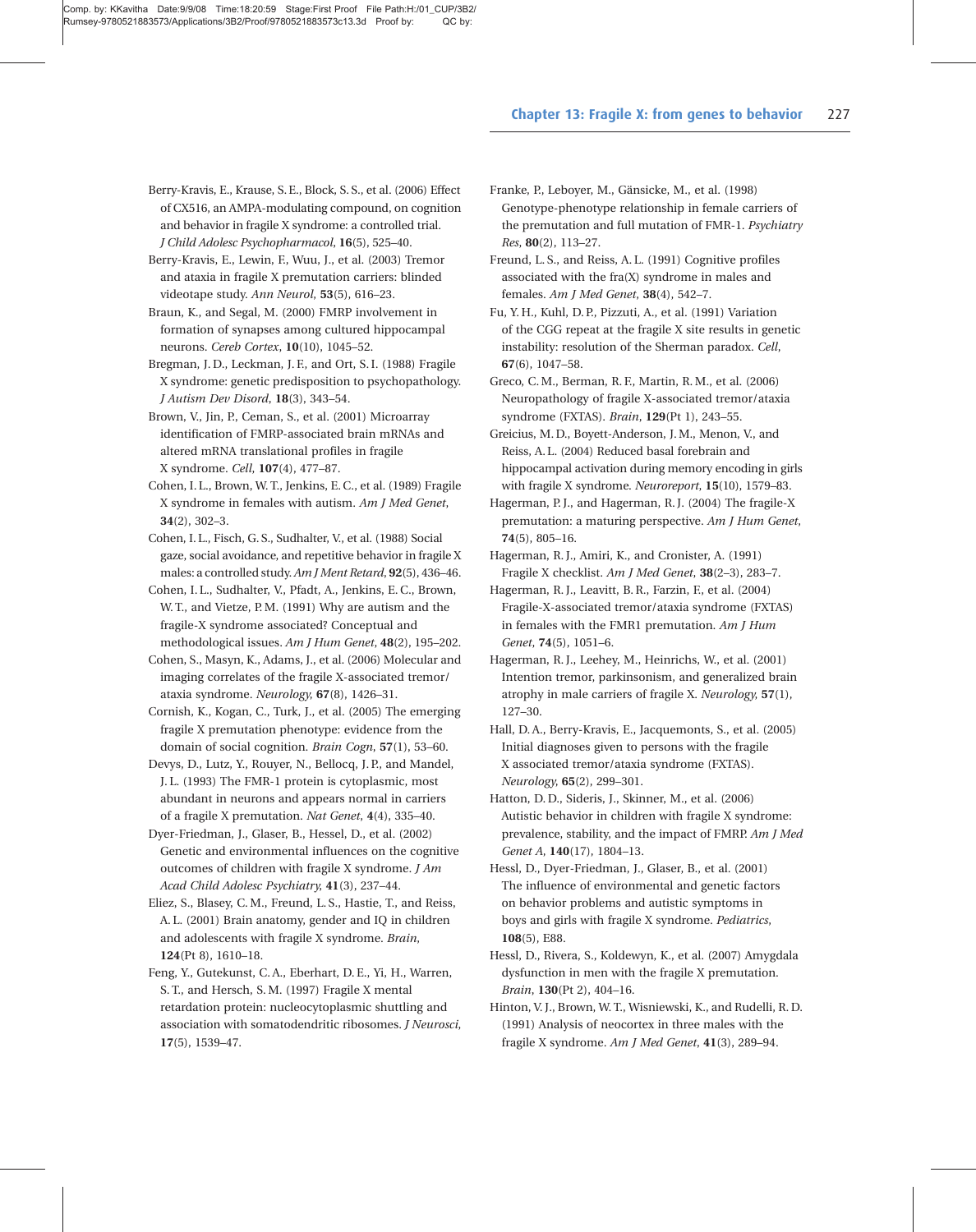# 228 Section 2: Developmental neuropsychiatric disorders

- Irwin, S. A., Christmon, C. A., Grossman, A. W., et al. (2005) Fragile X mental retardation protein levels increase following complex environment exposure in rat brain regions undergoing active synaptogenesis. Neurobiol Learn Mem, 83(3), 180–7.
- Irwin, S. A., Galvez, R., and Greenough, W. T. (2000) Dendritic spine structural anomalies in fragile-X mental retardation syndrome. Cereb Cortex, 10(10), 1038–44.
- Jacquemont, S., Hagerman, R. J., Leehey, M. A., et al. (2003) Fragile X premutation tremor/ataxia syndrome: molecular, clinical, and neuroimaging correlates. Am J Hum Genet, 72(4), 869–78.
- Jacquemont, S., Hagerman, R. J., Leehey, M. A., et al. (2004) Penetrance of the fragile X-associated tremor/ataxia syndrome in a premutation carrier population. JAMA, 291(4), 460–9.
- Jacquemont, S., Hagerman, R. J., Hageman, P. J., and Leehey, M. A. (2007) Fragile-X syndrome and fragile X-associated tremor/ataxia syndrome: two faces of FMR1. Lancet Neurol, 6(1), 45–55.
- Johnston, C., Eliez, S., Dyer-Friedman, J., et al. (2001) Neurobehavioral phenotype in carriers of the fragile X premutation. Am J Med Genet, 103(4), 314–19.
- Kates, W. R., Folley, B. S., Lanham, D. C., Capone, G. T., and Kaufmann, W. E. (2002) Cerebral growth in Fragile X syndrome: review and comparison with Down syndrome. Microsc Res Tech, 57(3), 159–67.
- Kaufmann, W. E., Abrams, M. T., Chen, W., and Reiss, A. L. (1999) Genotype, molecular phenotype, and cognitive phenotype: correlations in fragile X syndrome. Am J Med Genet, 83(4), 286–95.
- Kaufmann, W. E., Cortell, R., Kau, A. S. et al. (2004) Autism spectrum disorder in fragile X syndrome: communication, social interaction, and specific behaviors. Am J Med Genet, 129A(3), 225–34.
- Khandjian, E. W., Corbin, F., Woerly, S. and Rousseau, F. (1996) The fragile X mental retardation protein is associated with ribosomes. Nat Genet, 12(1), 91–3.
- Koukoui, S. D., and Chaudhuri, A. (2007) Neuroanatomical, molecular genetic, and behavioral correlates of fragile X syndrome. Brain Res Rev, 53(1), 27–38.
- Kwon, H., Reiss, A. L., and Menon, V. (2002) Neural basis of protracted developmental changesin visuo-spatial working memory. Proc Natl Acad Sci U S A, 99(20), 13336–41.
- Loesch, D. Z., Bui, Q. M., Grigsby, J., et al. (2003a) Effect of the fragile X status categories and the fragile X mental retardation protein levels on executive functioning in males and females with fragile X. Neuropsychology, 17(4), 646–57.
- Loesch, D. Z., Huggins, R. M., Bui, Q. M., et al. (2003b) Effect of fragile X status categories and FMRP deficits on cognitive profiles estimated by robust pedigree analysis. Am J Med Genet A, 122(1), 13–23.
- Loesch, D. Z., Huggins, R. M., and Hagerman, R. J. (2004) Phenotypic variation and FMRP levels in fragile X. Ment Retard Dev Disabil Res Rev, 10(1), 31–41.
- Martinez, R., Bonilla-Henao, V., Jiménez, A., et al. (2005) Skewed X inactivation of the normal allele in fully mutated female carriers determines the levels of FMRP in blood and the fragile X phenotype. Mol Diagn, 9(3), 157–62.
- Mazzocco, M.M., Singh Bhatia, N., and Lesniak-Karpiak, K. (2006) Visuospatial skills and their association with math performance in girls with fragile X or Turner syndrome. Child Neuropsychol, 12(2), 87–110.
- Menon, V., Leroux, J., White, C. D., and Reiss, A. L. (2004) Frontostriatal deficits in fragile X syndrome: relation to FMR1 gene expression. Proc Natl Acad Sci U S A, 101(10), 3615–20.
- Merenstein, S. A., Sobesky, W. E., Taylor, A. K., Riddle, J. E., Tran, H. X., and Hagerman, R. J. (1996) Molecularclinical correlations in males with an expanded FMR1 mutation. Am J Med Genet, 64(2), 388–94.
- Moore, C. J., Daly, E. M., Schmitz, N., et al. (2004a) A neuropsychological investigation of male premutation carriers of fragile X syndrome. Neuropsychologia, 42(14), 1934–47.
- Moore, C. J., Daly, E.M., Tassone, F., et al. (2004b) The effect of pre-mutation of X chromosome CGG trinucleotide repeats on brain anatomy. Brain, 127(Pt 12), 2672–81.
- Mostofsky, S. H., Mazzocco, M. M., Aakalu, G., Warsofsky, I. S., Denckla, M. B., and Reiss, A. L. (1998) Decreased cerebellar posterior vermis size in fragile X syndrome: correlation with neurocognitive performance. Neurology, 50(1), 121–30.
- Myers, G. F., Mazzocco, M.M., Maddalena, A., and Reiss, A. L. (2001) No widespread psychological effect of the fragile X premutation in childhood: evidence from a preliminary controlled study. J Dev Behav Pediatr, 22(6), 353–9.
- Oostra, B. A., and Hoogeveen, A. T. (1997) Animal model for fragile X syndrome. Ann Med, 29(6), 563–7.
- Persico, A. M., and Bourgeron, T. (2006) Searching for ways out of the autism maze: genetic, epigenetic and environmental clues. Trends Neurosci, 29(7), 349–58.
- Philofsky, A., Hepburn, S. L., Hayes, A., Hagerman, R., and Rogers, S. J. (2004) Linguistic and cognitive functioning and autism symptoms in young children with fragile X syndrome. Am J Ment Retard, 109(3), 208–18.